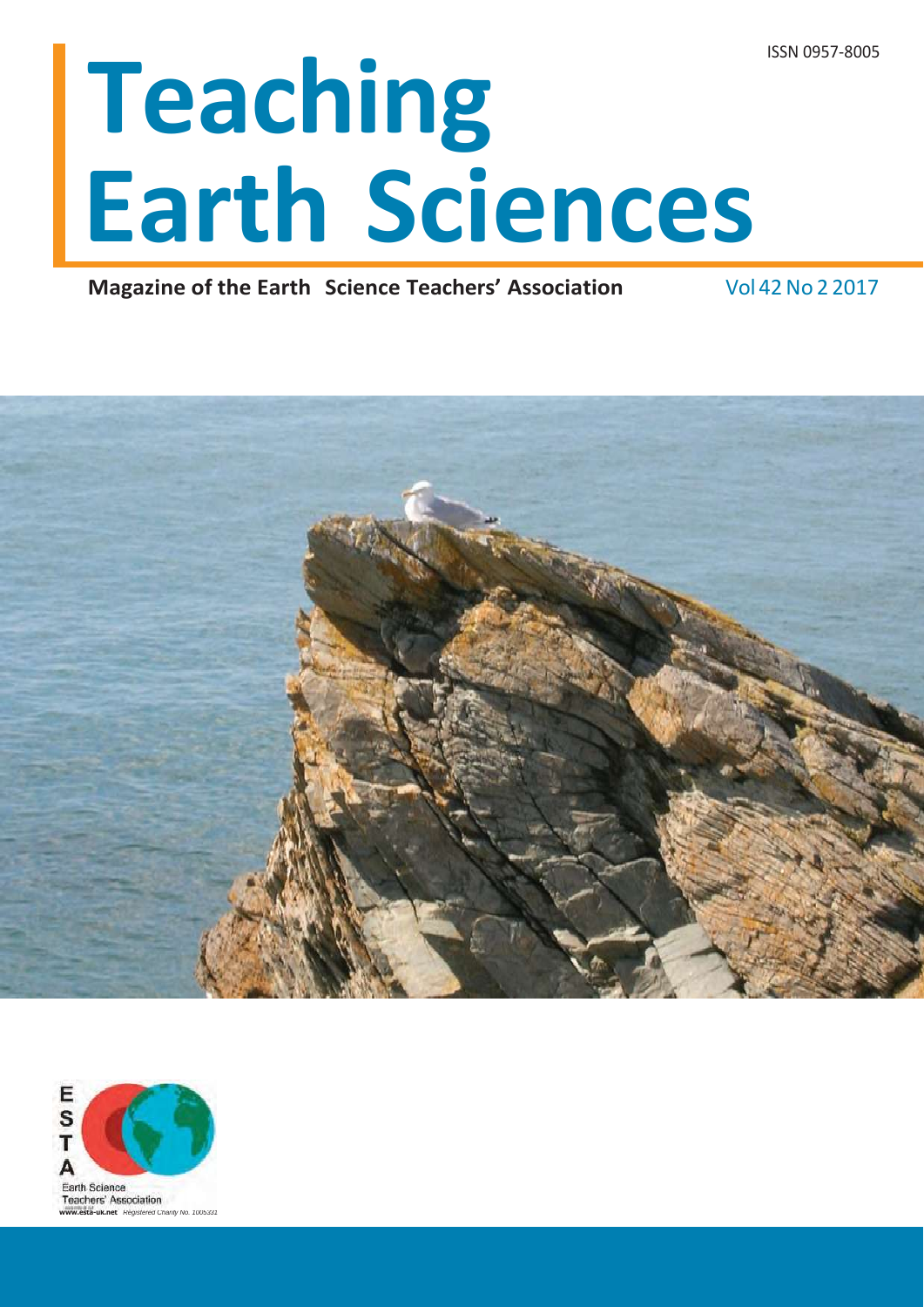## 'Killer facts' supporting geology in schools and colleges

What 'killer facts' would persuade your Head, governors and Senior Managers that it is vitally important for them to support GCSE and/or A-level geology?

Е S

What 'killer facts' will help you to 'bang the drum' when you want geology to continue in this season of austerity and staffing cuts, or you want to launch a brand new geology course in your school/college?

Some of these may be the key 'killer facts' for you:

- Students perform better in geology than they do in other science subjects
- The AS to A2 staying on rate is better in geology than in other science subjects
- Geology contains elements of all the STEM subjects – critical for those who want to continue studying a science
- Geology is seen as a 'relevant' and accessible subject, often more so than other science subjects
- Geology gives the school/college a 'unique selling point' (USP)
- Geology interests both girls and boys
- Geology is a popular subject
- Opportunities for further study of Earth science are as extensive as for other science subjects
- The UK needs geologists
- Geologists are well paid
- Geology plays a vital role in supporting the economy of the UK
- The UK has a crucial geological legacy
- The UK has a more complete geological sequence, and so greater geological variety and teaching potential, than any other country of its size on Earth
- Geology teachers are often highly-regarded and well-loved

Read on for more background to all these key points.

#### **Students perform better in geology than they do in other science subjects**

An Ofqual analysis in 2015 showed that A-level geology candidates achieved between 0.6 and 1 grade higher than students of an equal general ability who took other science subjects (biology, chemistry, physics). See Box 1.

**Box 1.** Ben Jones, Head of Standards in the Centre for Education Research and Practice at the Awarding Body AQA, has written:

'As part of its programme investigating inter-subject comparability (ISC), in 2015, Ofqual published ISC Working Paper 3: "Inter-Subject Comparability of Exam Standards in GCSE and A level (**[https://www.](http://www.gov.uk/)gov.uk/ government/uploads/system/uploads/attachment\_ data/file/486936/3-inter-subject-comparabilityof-exam-standards-in-gcse-and-a-level.pdf**). This comprised a multi-method statistical analysis, the prime approach taken being the application of the Rasch model (although all models yielded similar results).

Several strong caveats and assumptions underpin the analyses, primarily that between subjects "other things (e.g. motivation) remain equal". The sole control variable used to ensure such equality on one dimension at least comprised a measure of students' general ability.

According to the results of the analysis, A level Geology is placed near the middle. Of particular note is that compared to students with equivalent overall ability levels in the "cognate subjects" of Biology, Chemistry, Physics (though not Geography), Geology students tended to be awarded around +0.6 to +1.0 grade higher.'

#### **The AS to A2 staying on rate is better in geology than in other science subjects**

Data produced by the inter-board Joint Council for Qualifications (JCQ) shows that the 'retention' (or 'staying on') rate for geology from AS to A2-level for the past three years was significantly higher than for biology, chemistry or physics. See Box 2.

#### **Geology contains elements of all the STEM subjects – critical for those who want to continue studying a science**

Nikki Edwards, ESTA Chair, has recently carried out an analysis of GCSE geology which clearly showed that the geology specification contains significant elements of biology, chemistry, physics, Maths and engineering (the STEM subjects). See Box 3 and Figure 1.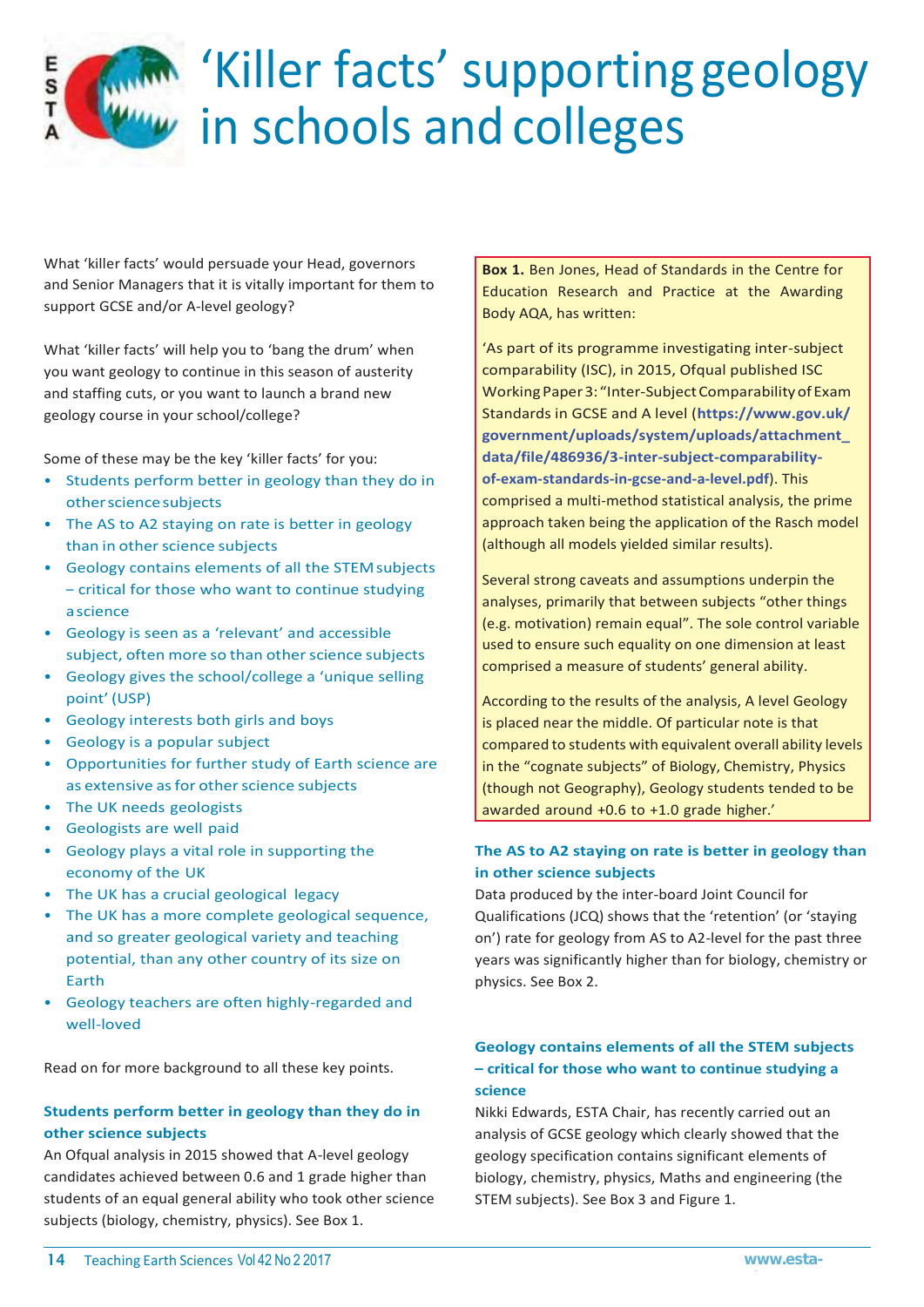**Box 2.** Chae Cruikshank, Science Subject Advisor and Geology Subject Officer for the Awarding Body OCR, has written: 'I have compiled the figures from the JCQ for the cohorts starting AS in September 2013 to 2015 (these are the last three years of the legacy Tranche 1 sciences). This shows the same trend as the internal OCR data.'

| <b>Subject</b> | 2013 AS entries |       |       | 2014 AS entries |                |               | 2015 AS entries |                |       | <b>Mean</b>   |
|----------------|-----------------|-------|-------|-----------------|----------------|---------------|-----------------|----------------|-------|---------------|
|                | <b>AS</b>       | A2    | %     | <b>AS</b>       | A <sub>2</sub> | $\frac{9}{6}$ | <b>AS</b>       | A <sub>2</sub> | %     | $\frac{9}{6}$ |
| <b>Biology</b> | 103905          | 64070 | 61.7% | 105251          | 63275          | 60.1%         | 103859          | 62650          | 60.3% | 60.7%         |
| Chemistry      | 85631           | 53513 | 62.5% | 88673           | 52644          | 59.4%         | 87621           | 51811          | 59.1% | 60.3%         |
| Geology        | 3396            | 2348  | 69.1% | 3576            | 2242           | 62.7%         | 3313            | 2115           | 63.8% | 65.2%         |
| <b>Physics</b> | 61176           | 36701 | 60.0% | 64790           | 36287          | 56.0%         | 64377           | 35344          | 54.9% | 57.0%         |

**Box 3.** Emma Smith, geology teacher at Gairloch in Scotland, has written:

'One of the key things for me was selling Geology as a contributor to every aspect of STEM – at a time when the STEM curriculum is being pushed I was able to propose a certificated course which really did branch into all of these subjects where most pure sciences offered at school level did not.'

One example is geophysics, here being investigated in the field. Photograph Peter Kennett.



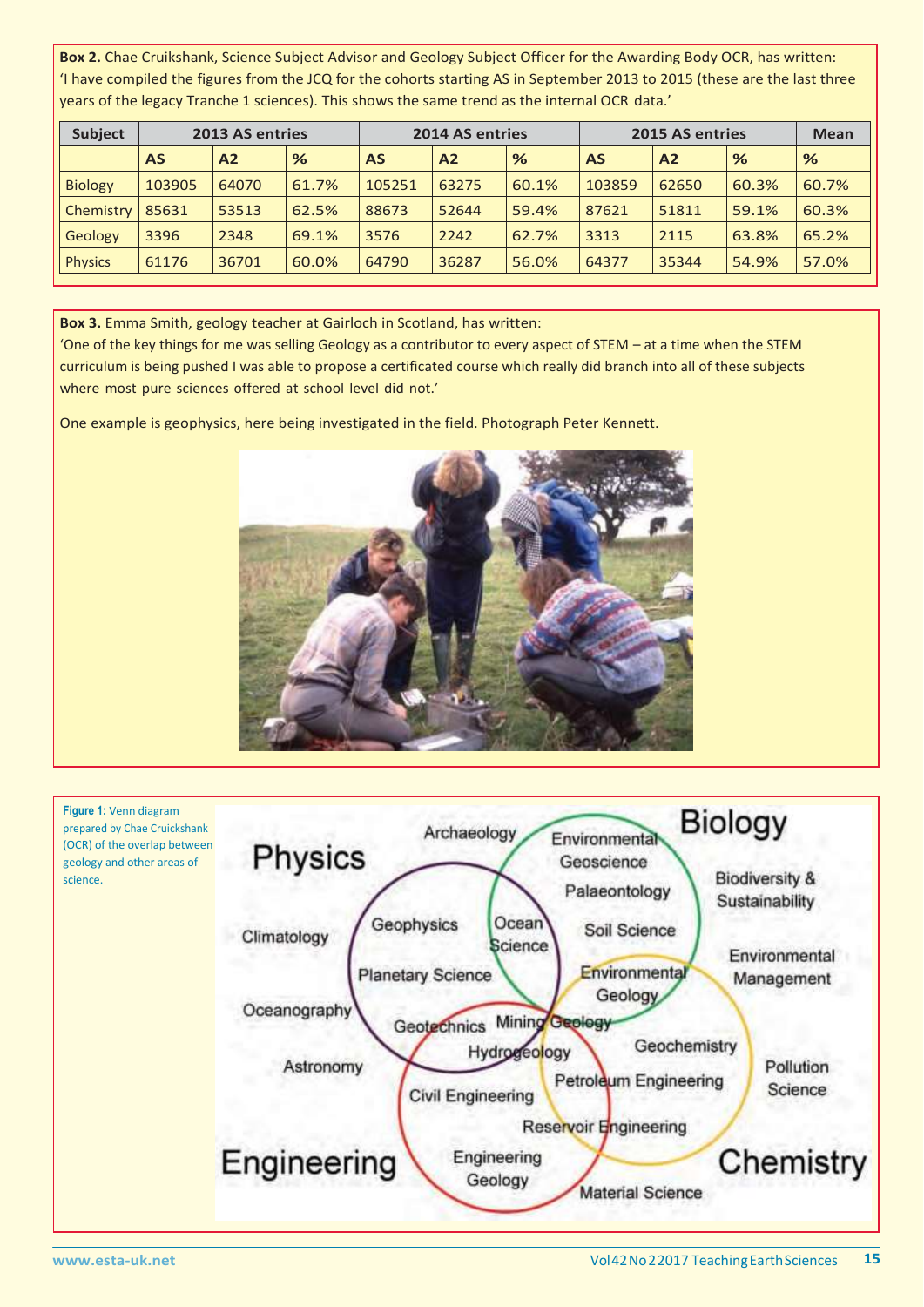#### **Geology is seen as a 'relevant' and accessible subject, often more so than other science subjects**

Experience has shown that geology can explain the physical outdoor world in ways not readily accessed by other science subjects. See Box 4.

**Box 4.** Elizabeth Devon, retired geology teacher from Stonar School and co-initiator of the Earthlearningidea project, has written:

'Pupils (especially sixth formers) view [geology] as a 'relevant' subject. It is about the world around them from landscapes to mineral wealth to the environment; it explains what they can see and relate to in a way the other sciences do not. It also has the unique fieldwork aspect where pupils are asked to work out what they see, to imagine what conditions were like in the past. It is a subject where everyone can contribute something and, in fact, is accessible to all.'

Fieldwork in action. Photograph Peter Kennett.



#### **Geology gives the school/college a 'unique selling point' (USP)**

Teaching geology gives a school/college many strong selling points that can be used to promote the institution. A particular case study is Truro School, which employed a company to identify its strengths and weaknesses in terms in attracting students and parents – the results showed that the fact that geology was an excellent department, and achieved higher grades and success than other subjects, was a major factor. See Box 5.

Ryan Lawson, Head of Geology at South Down College, adds, 'I have managed to increase my applicants for A-level Geology for next year by 15% mainly through school visits, open days and other members of the science department using Geology as a unique selling point during interviews etc.'

**Box 5.** Ian Kenyon, ex-Head of Department of Geology at Truro independent school in Cornwall, has written:

'Just over three years ago a company was employed by Truro School to identify its strengths and weaknesses in terms of what attracted pupils to the school.

The results showed that parents were aware that Geology was a department of excellence and that students achieved higher grades in this subject compared to other subjects.

A number of parents stated that the fact that Truro School offered Geology at GCSE and A-level, was a major factor in sending their sons/daughters to Truro School.

Parents were aware of the track record of the Geology Department as we had won numerous awards for outstanding results at A level and GCSE.

Truro School website has many photos of Geology field trips and the SLT actively acknowledge the importance of the subject on the curriculum and its relevance in Cornwall's history and culture. In fact, they fully support field-based learning and never question the vast number of field trips that the department organises.

An overseas trip to Tenerife in December each year over the past 16 years has also helped to maintain a high profile for the subject. As an A2 trip this has ensured a virtually zero dropout rate at AS in Geology.

The profile of Geology at Truro School and the publicity on our website has attracted students from Greece, Russia, China, Germany, Slovenia and Nigeria to attend Truro School because of our reputation for excellence in geological education.

Parents have commented that if you search on Google™ for 'best school for geology in the UK', Truro School is one of the first to come up on the search results.'

Some photos of the department are below. Photographs Ian Kenyon.

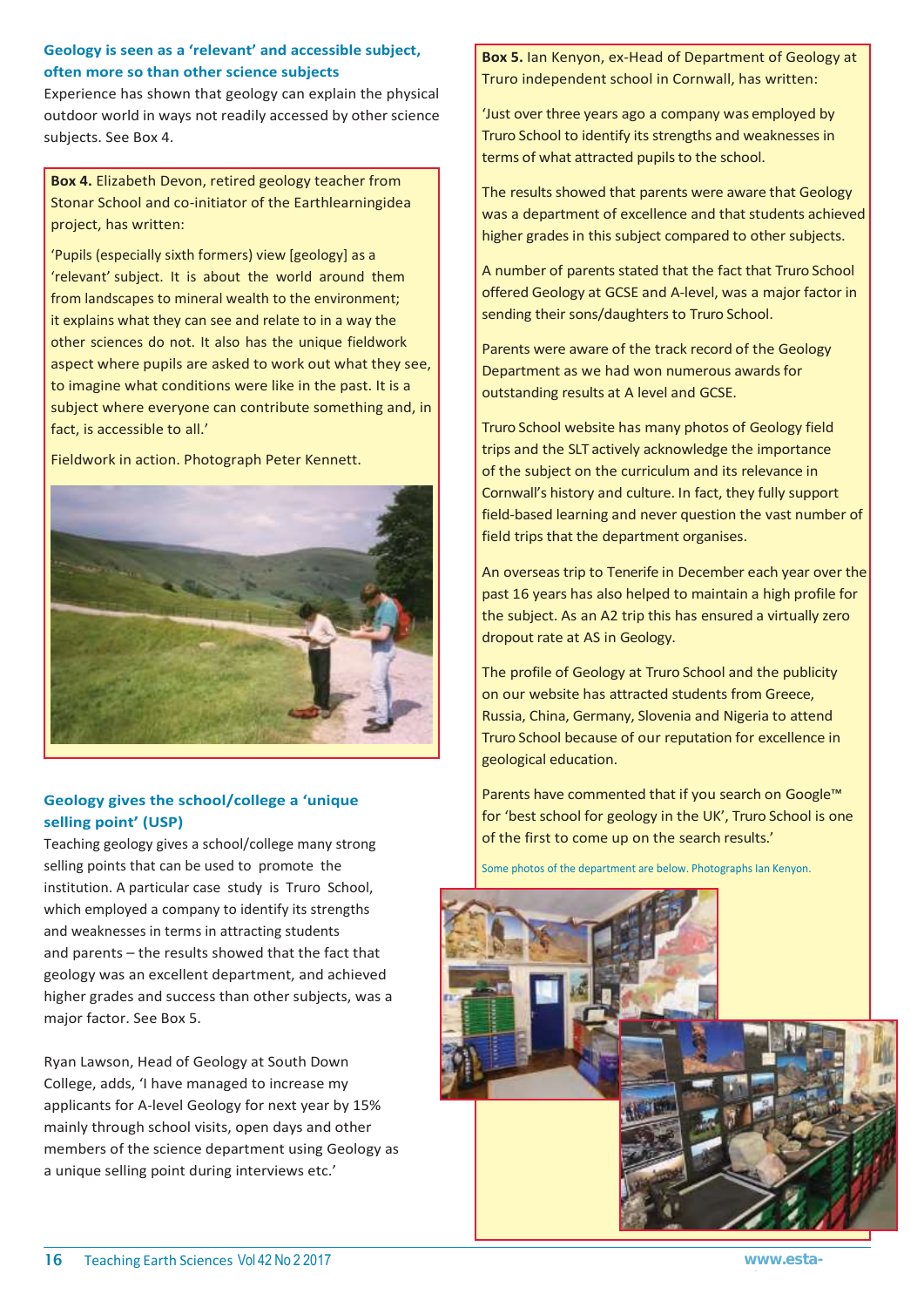



#### **Geology interests both girls and boys**

Candidate data in recent years has shown that A-level entries have been around 2/3 male and 1/3 female. However, in the past two years, whilst male entry has declined, female entry has remained stable. See Figure 2.

Probably the 'killer facts' discussed so far are the most likely to persuade senior management of the importance of continuing/launching a GCSE or A-level geology course. Nevertheless, there are many other reasons why schools and colleges should support the teaching of GCSE and A-level geology, as highlighted below.

#### **Geology is a popular subject**

Geology is usually a popular subject in institutions where it is offered, and in some school/colleges, it is the most popular science subject. See Box 6.

**Box 6:** Chae Cruikshank, Science Subject Advisor and Geology Subject Officer for the Awarding Body OCR, has written:

'In centres which offer A level Geology, it competes very well with the other sciences, and attracts students who may not otherwise take a science A level; an analysis of A level entry data by OCR showed that in 1:10 centres of all sizes, geology was the most popular science by entry, and in most other centres, competed with Chemistry as the second science, it was only in those centres where other factors were imposed (such as a limit numbers or reduced time allocated) that geology was less popular.'

#### **Opportunities for further study of Earth science are as extensive as for other science subjects**

The possibilities for studying Earth science-related subjects at university are just as wide as for other science subjects. See Box 7.

**Box 7:** Chae Cruikshank, Science Subject Advisor and Geology Subject Officer for the Awarding Body OCR, has also written:

'Opportunities to study Earth Science at university are as extensive as for Chemistry (around 6000 places) and if Civil Engineering is included then they are as large as for Biology (**www.hesa.ac.uk**). Earth Science is a broad discipline which includes traditional Geology courses (including Imperial College where Geology was ranked No1 for any STEM course in 2016, Daily Mail 25.10.16) and a wide range of other opportunities such as environmental science, geochemistry, marine science, palaeontology and petroleum geology. ... students from centres which offer Geology (at GCSE or A level) are 19 times more likely to go on to study Earth Science.'

#### **The UK needs geologists**

- That the country needs geologists is evidenced by the fact that the latest published UK government 'Shortage Occupation' list (at: **https://www.gov. uk/guidance/immigration-rules/immigrationrules-appendix-k-shortage-occupation-list**) lists ten geoscience-related shortage jobs (including geologist) and only one physics-related job (geophysicist), one chemistry-related job (geochemist), one biology-related job (bioinformation technician) and no geography-related jobs.
- More than 40% of applicants for undergraduate geology degrees have A-level geology (UCAS data 2010, 2012).
- 44% of students who gained A-level geology that went on to university, studied for a geoscience degree (Earth Science Teachers' Association, ESTA, data 2009-2014).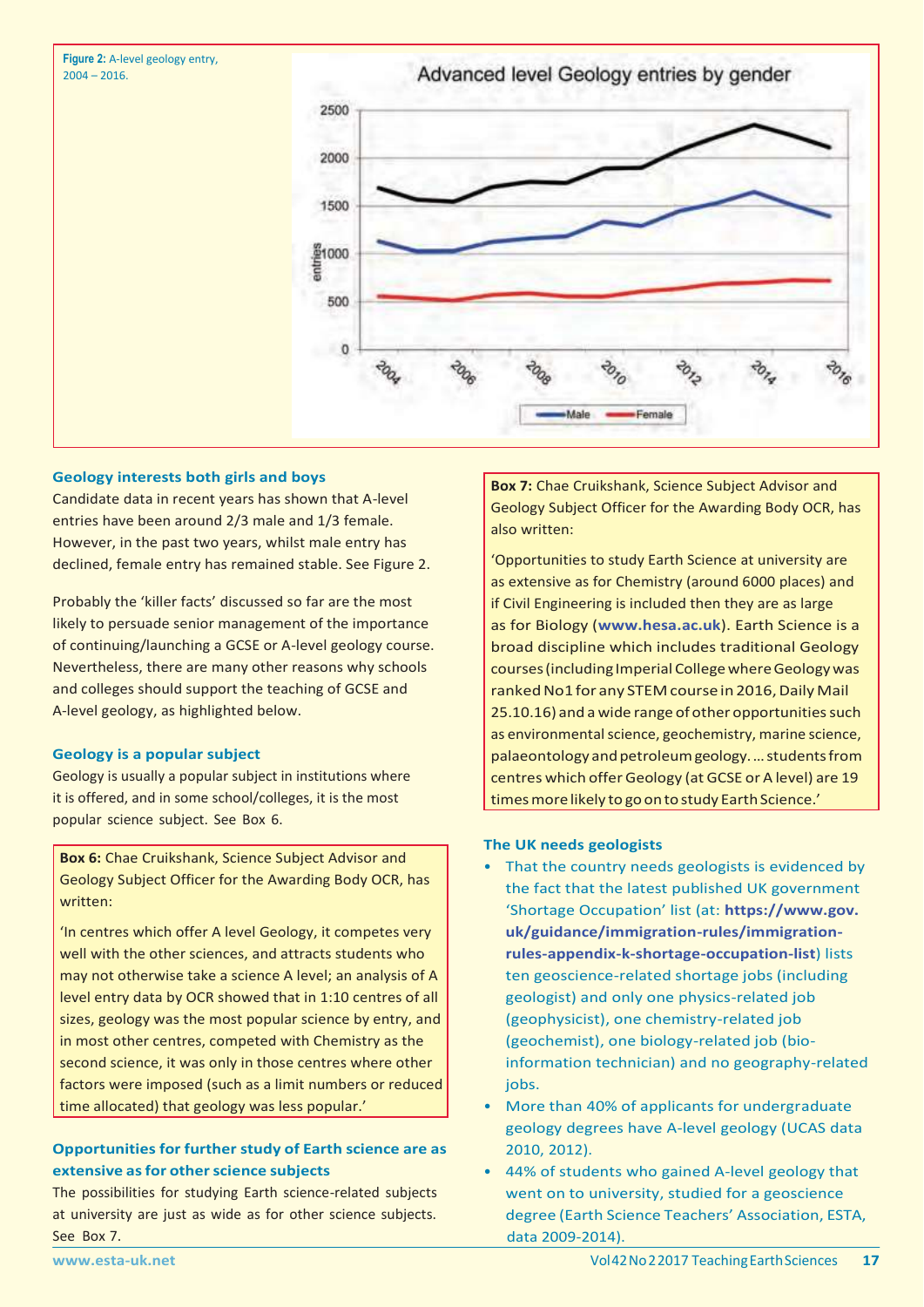#### **Geologists are well paid**

The salaries of geologists are higher than those of many other professionals, see Box 8.

**Box 8:** Kevin Stephen, Head of Geology at Altrincham Grammar School for Boys, and Paul Grant at Imperial College have alerted us to the article published in the *Times* newspaper in September 2016 at, **[https://www.](http://www/) thetimes.co.uk/article/geologists-hit-gold-with- bestgraduate-pay-nvrhkdwm3** which has, 'Geologists at Imperial College London have emerged as the topearners in a league table of graduate salaries published today alongside the Sunday Times Good Universities Guide. Their average wage of £73,267 six months after leaving university surpasses that of medics and engineers.'

Kevin has also alerted us to the '*What do graduates earn*' section of the *'Complete University Guide*' found at: **[https://www.thecompleteuniversityguide.co.uk/](http://www.thecompleteuniversityguide.co.uk/) careers/what-do-graduates-do-and-earn/what-dograduates-earn/**,whichlistsmeanprofessionalstarting salaries for subject groups for first time graduates who completed their degrees in 2014-15. This shows that, of the 70 subject areas listed, geology is 17<sup>th</sup> at £24,818.

The list ranges from dentistry at the top (£30,432) to optometry, ophthalmology and orthoptics at the bottom (£16,286) with an overall mean of £22,984.

#### **Geology plays a vital role in supporting the economy of the UK**

A recent Council for British Industry (CBI) report has highlighted the key role played in particular by the minerals industry, in supporting the UK economy. See Box 9.

#### **The UK has a crucial geological legacy**

- Key contributions to the understanding of global geoscience have been made by UK geologists, including discoveries of: geological time (Hutton); the 'present is the key to the past' (Lyell); the geological 'map that changed the world' (Smith); evolution (Darwin); how mountains form (Peach and Horne); the age of the Earth (Holmes); how sea floors spread in plate tectonics (Vine and Matthews); how the Earth's plates move (McKenzie); and how the Earth system works (Lovelock).
- Of the 12 periods of geological time, four were first recognised and described in the UK.
- The UK has the first recorded 'professional' female geologist – Mary Anning (she was 'professional' in that she made her income by finding and selling fossils) (Figure 3).

**Box 9:** Iain Stewart, Professor of Geoscience Communication at the University of Plymouth has written:

'You had a specific query about contribution of raw materials to UK economy which this should answer:

**[http://www.cbi.org.uk/news/minerals-critical](http://www.cbi.org.uk/news/minerals-critical-)to-the-uk-economy/cbi-report-the-uk-mineralextraction-industry/'**

The CBI report carries the following comments:

'Minerals directly contribute to the UK economy by generating £235bn in gross value added, representing 16% of the total UK economy.' (p5)

'Excluding oil and gas, mineral extraction employs 34,000 people and is 2.5 times more productive than the UK average.' (p6)

'The economy simply could not function without minerals. Without them, life as we know it could not be sustained on its current scale. The message … is clear: minerals underpin everything in the UK economy.' (p4)

'The mineral extraction industry is vital to the economy and our way of life. Minerals are essential, representing the largest material flow in the economy and should not be taken for granted. Indeed it is hoped that … their role and contribution will finally be recognised and valued by Government and all stakeholders, and that the industry can influence a shift to a more positive perception of what it does.' (piii)



**Figure 3:** The door of the Mary Anning room at Truro School.

**The UK has a more complete geological sequence, and so greater geological variety and teaching potential, than any other country of its size on Earth**

- The UK has rocks from every geological epoch (subsection of a geological period) except one.
- The UK rock sequence has evidence from four mountain-building episodes (Precambrian, Caledonian, Variscan and Alpine).